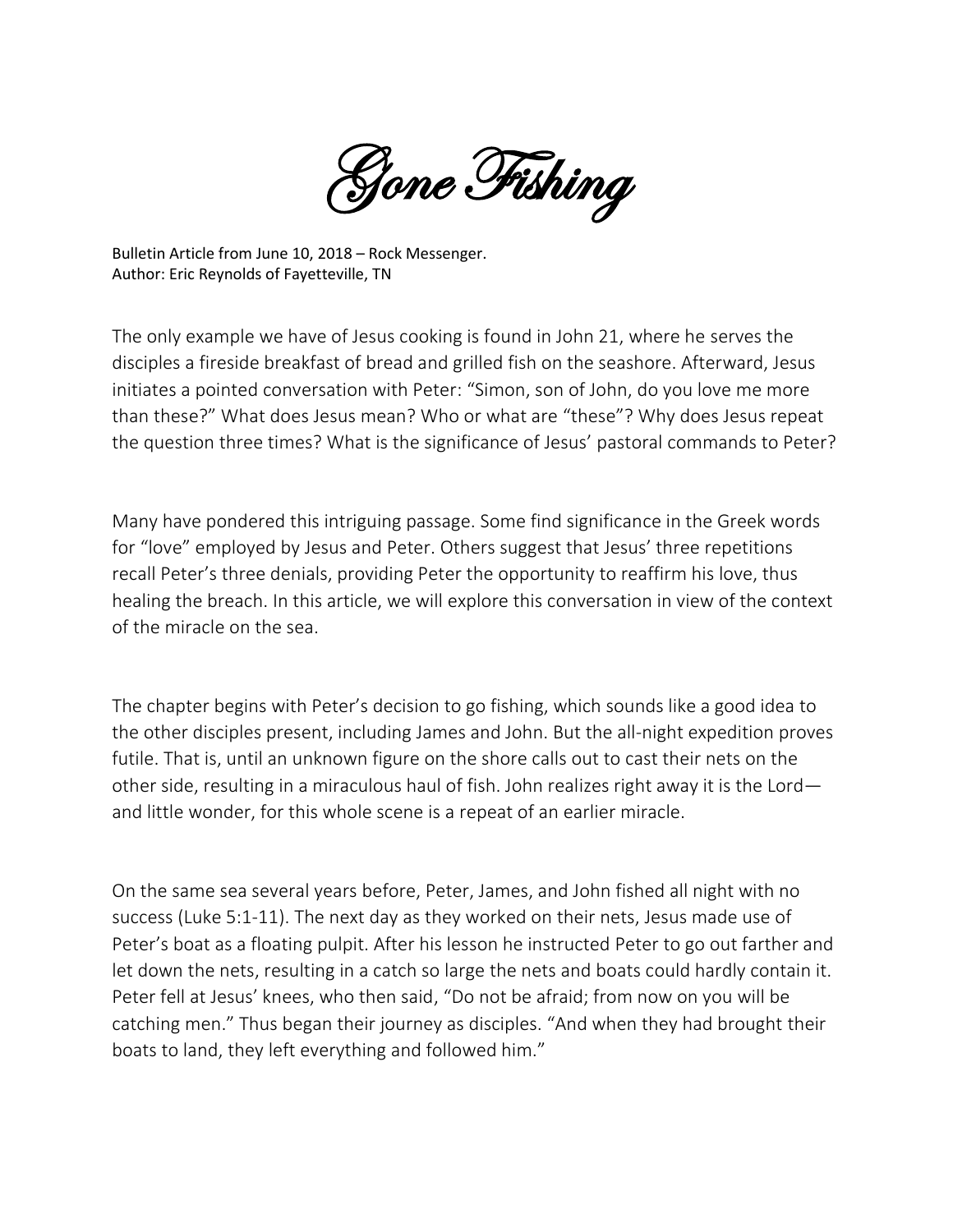Fast-forward three years or so. Things have changed. After his crucifixion, Jesus rose from the dead just as he had promised. But his appearances are brief and sparse; he no longer lives and walks among them as he did before. What is to become of his disciples?

It is during this time that Peter announces, "I am going fishing" (John 21:3). Is this a way to pass the time? A means of providing food? Or a step toward returning to life as a fisherman?

When Jesus enters the scene, he performs the same sign as he had the day he called these men to become disciples. These twin miracles form bookends for Jesus' time on earth with Peter, James, and John. The last one ends like the first: "Follow me" (vs. 19). In fact, John's Gospel closes on the image of Jesus and Peter walking and talking, John following.

With those parallels in mind, let us return to the conversation between Jesus and Peter from that morning. The Lord's first words to Peter are interesting: "Bring some of the fish that you have just caught." But Jesus already has fish cooked. When Peter returns with the catch, Jesus invites the disciples to eat. The hundred fifty-three fish lie nearby, presumably still flopping in the net.

After they eat, Jesus addresses Peter directly: "Simon, son of John, do you love me more than these?" There are at least three ways this question can be understood. 1) Do you love me more than these other men love me? 2) Do you love me more than you love these other men? 3) Do you love me more than you love the fish? Neither Jesus nor Peter clarify (for us) which is meant.

Peter responds, "Yes, Lord; you know that I love you." Jesus replies, "Feed my lambs." Three times the Lord asks; three times Peter affirms; and three times Jesus instructs Peter to tend his flock. Whatever else can be made of this, it is clear that Jesus' plans for Peter are spiritual in nature. Years before he had called Peter to become a fisher of men, and here he reaffirms not only Peter's standing as a disciple, but his mission as an apostle. To our knowledge, Peter, James, and John never cast another net in the water.